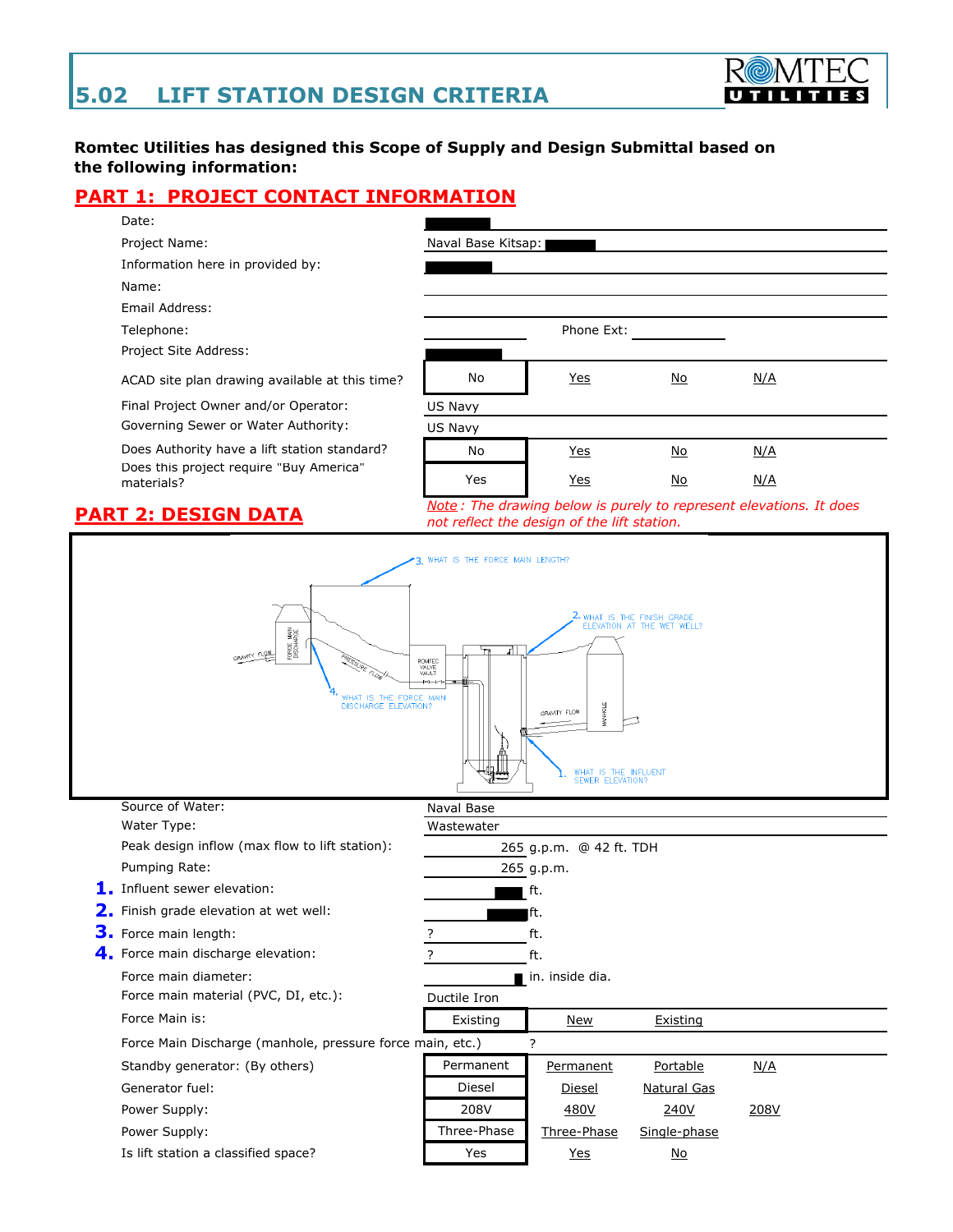

### **Romtec Utilities has designed this Scope of Supply and Design Submittal based on the following information:**

## **PART 1: PROJECT CONTACT INFORMATION**





*not reflect the design of the lift station.*

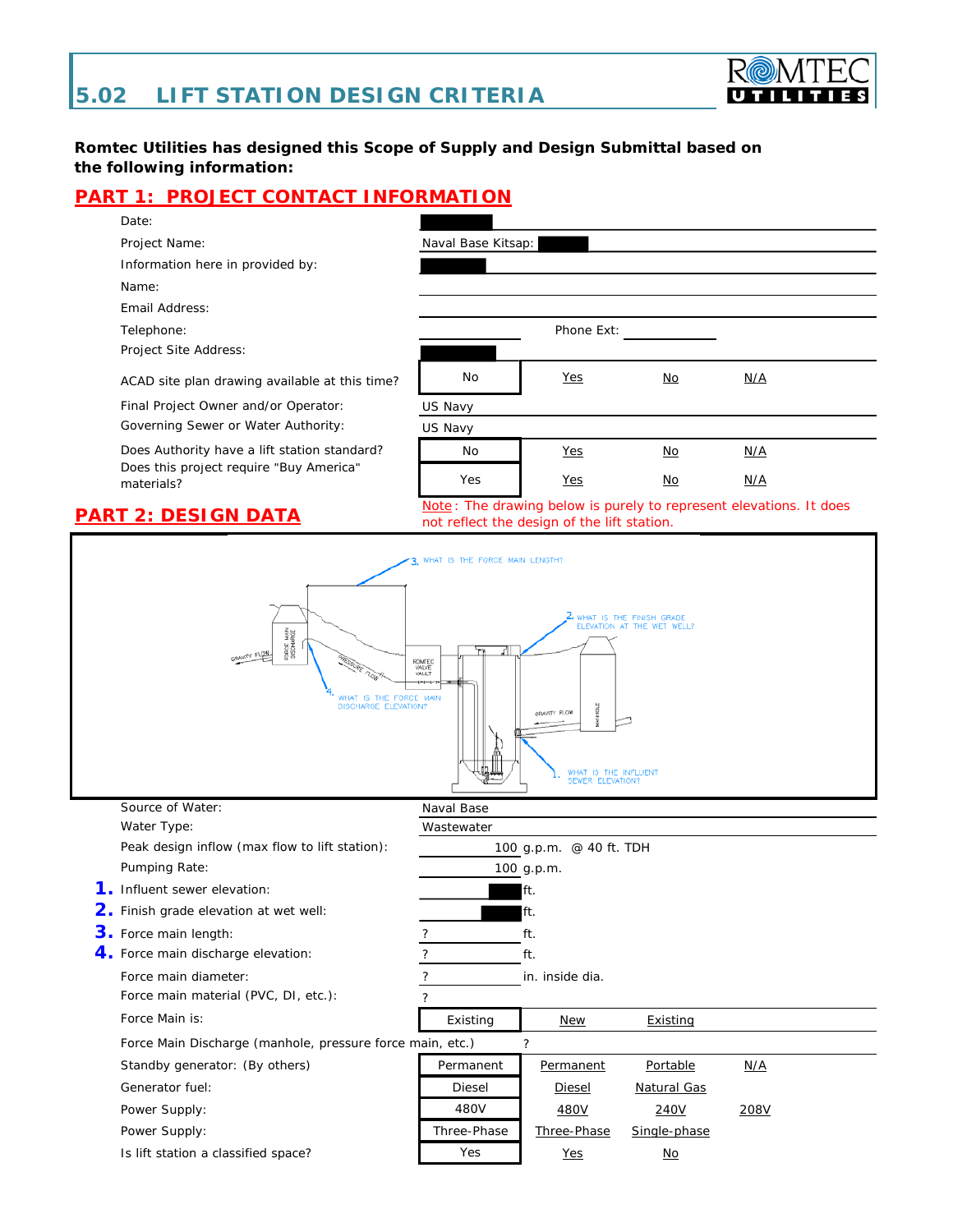

### **Romtec Utilities has designed this Scope of Supply and Design Submittal based on the following information:**

Naval Base Kitsap:

## **PART 1: PROJECT CONTACT INFORMATION**



Project Name:

Information here in provided by:

Name:

Email Address:

Telephone: The extension of the extension of the extension of the extension of the extension of the extension of the extension of the extension of the extension of the extension of the extension of the extension of the ext

Project Site Address:

| ACAD site plan drawing available at this time?        | No      | <u>Yes</u> | <u>No</u> | N/A |  |
|-------------------------------------------------------|---------|------------|-----------|-----|--|
| Final Project Owner and/or Operator:                  | US Navy |            |           |     |  |
| Governing Sewer or Water Authority:                   | US Navv |            |           |     |  |
| Does Authority have a lift station standard?          | No      | <u>Yes</u> | <u>No</u> | N/A |  |
| Does this project require "Buy America"<br>materials? | Yes     | <u>Yes</u> | <u>No</u> | N/A |  |

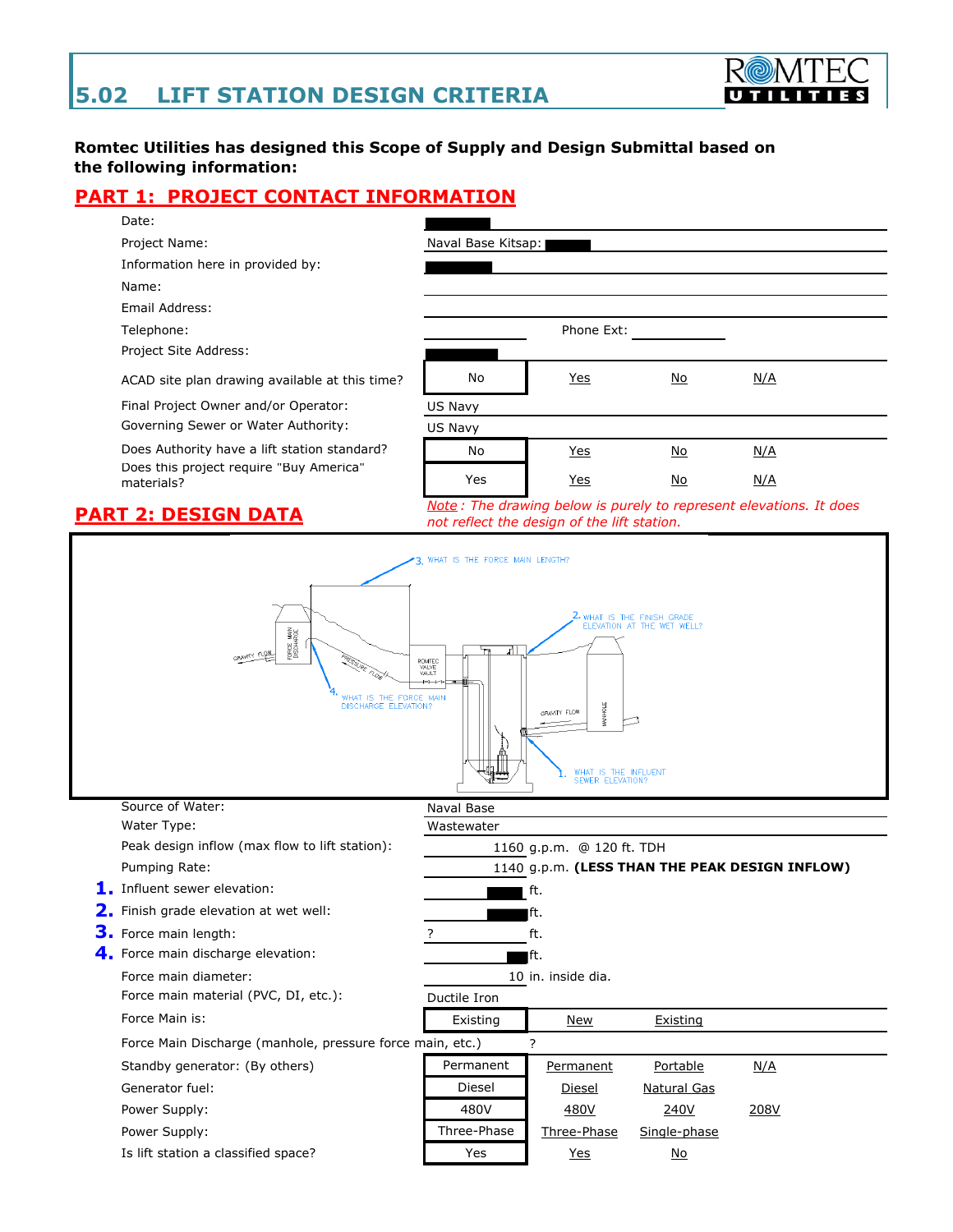

### **Romtec Utilities has designed this Scope of Supply and Design Submittal based on the following information:**

Naval Base Kitsap:

## **PART 1: PROJECT CONTACT INFORMATION**



Project Name:

Information here in provided by:

Name:

Email Address:

Telephone: The Phone Ext:

| Project Site Address:                                                                                 |         |            |           |     |  |
|-------------------------------------------------------------------------------------------------------|---------|------------|-----------|-----|--|
| ACAD site plan drawing available at this time?                                                        | No      | <u>Yes</u> | No        | N/A |  |
| Final Project Owner and/or Operator:                                                                  | US Navy |            |           |     |  |
| Governing Sewer or Water Authority:                                                                   | US Navy |            |           |     |  |
| Does Authority have a lift station standard?<br>Does this project require "Buy America"<br>materials? | No      | <u>Yes</u> | <u>No</u> | N/A |  |
|                                                                                                       | Yes     | <u>Yes</u> | No        | N/A |  |